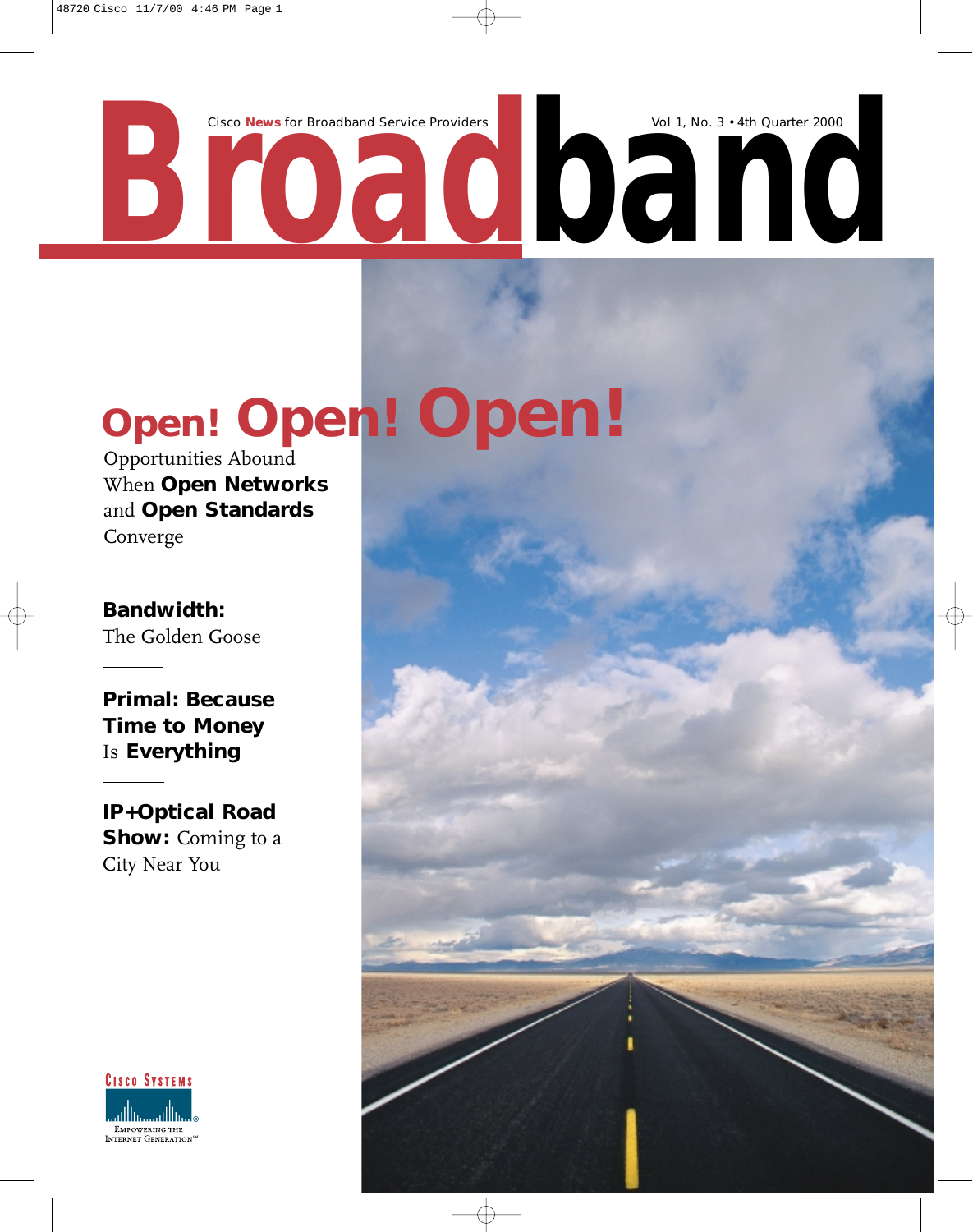# **OPEN!** Opportunities Abound When Open Networks and Open Standards Converge **OPEN!**

**Opportunities Abound When Open Networks and Open Standards Converge**



In 1983, the telephone monopoly in the United States was broken up by court order. After that, the Federal Trade Commission (FTC) and Federal Communications Commission (FCC) ordered incumbent local exchange carriers (ILECs) and regional bell operating companies (RBOCs) to provide

network infrastructure access to competitive local exchange carriers (CLECs) and other service providers.

As the cable industry consolidates, and communications industries converge, regulators are being pressed to open up cable networks to competing Internet service providers (ISPs). Recent cable buyouts are creating national cable networks or multiple system operators (MSOs). ISPs and other competitive service providers now want open access to these cable networks to compete as the MSOs develop their own ISP services.

In addition, the FTC, FCC, and European Commission are all looking at open access issues for the cable industry. Andrew Schwartzman, president of the Media Access Project, says, "There are indications that the FTC is really taking a hard line and that, in turn, influences the FCC." While various government bodies may eventually mandate open access for all types of networks, there are also new business and technology opportunities arising as markets begin to anticipate some sort of open access solution.

▼*Continued on Page 8*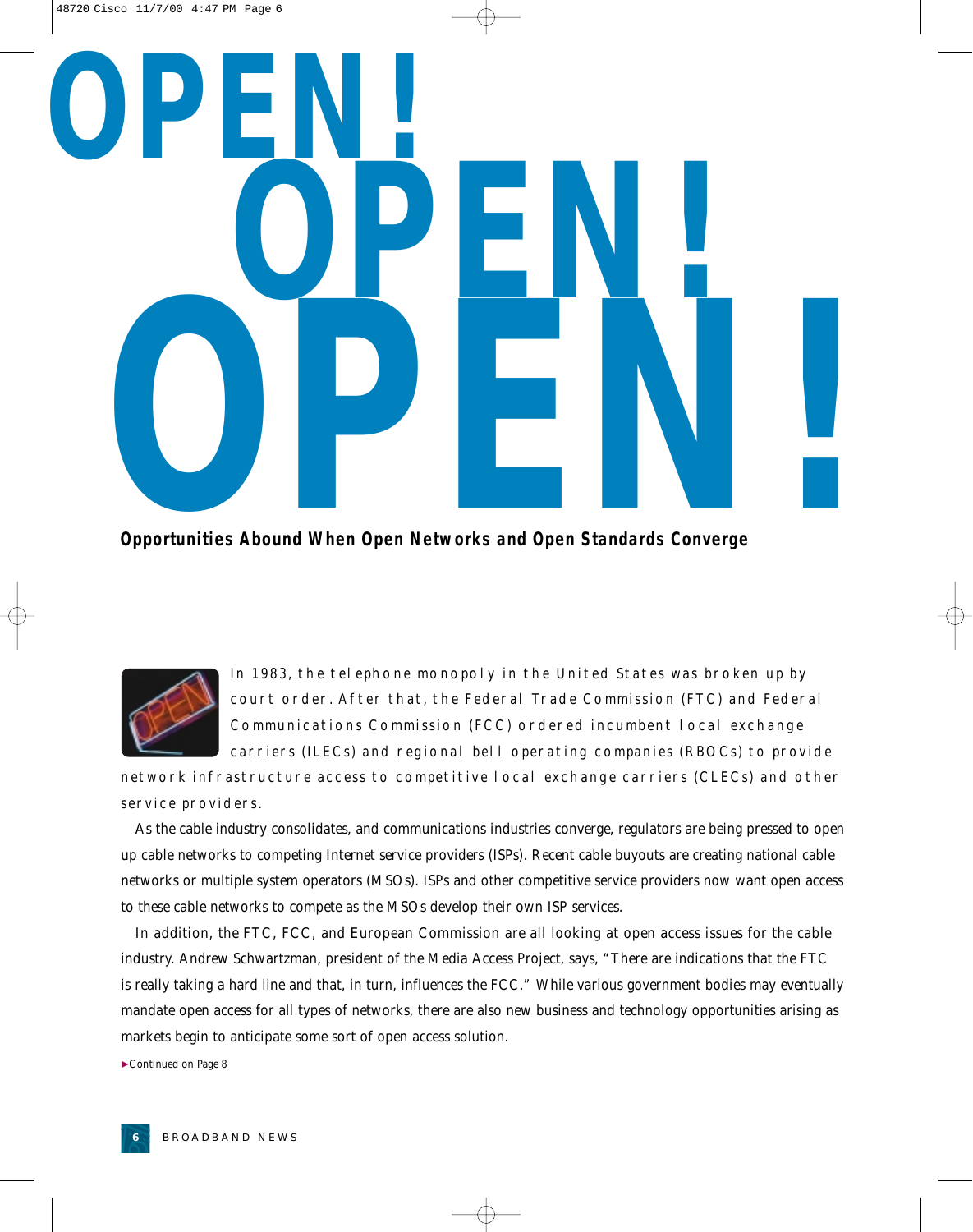#### **VALUE-ADDED SERVICES—WHERE THE MONEY IS**

With less-expensive options available, wireline access charges are under tremendous price pressure, eroding profit margins on that part of the business. However, charges for value-added services not only give service providers an opportunity to differentiate themselves on service packages, but offer an increasing revenue opportunity. This trend is already under way in the cable market where MSOs have started building cable offerings with voice, new video on demand, high-speed Internet access, and virtual private network (VPN) service on the same coaxial cable.

In the phone industry, customers get a dial-up connection from their ILEC and can then select almost any service provider. To a limited extent, this has enabled competitive service providers to offer value-added services to meet the exploding demand—with each service provider adding their own value across a common network, whether or not they own the infrastructure.

But, while ILECs are required to open up their network so CLECs can compete, most ILECs have only opened up copper pair access. ILECs have been understandably reluctant to spend money making network changes to rapidly provision services for CLECs. This has slowed the ability

of CLECs to bring in additional services that require changes to the incumbent network.

In addition, ILECs have traditionally implemented technology and a complete set of voice services to ensure customer loyalty and market share. Opening up their networks to partners, leveraging services from third-party providers, and providing the open access to enable quick turn-up of new services represents a significant shift in attitude, technology, and business practices for this market. However, open standards can make this shift economically attractive for both ILECs and CLECs, and give the whole market more opportunity to take advantage of the exploding demand for high-speed Internet services.

#### **THE OPEN MARKET—DRIVING OPEN TECHNOLOGY INTERFACES**

Open standards such as the emerging OpenDSL initiative, from the DSL Forum, will make it possible for a CLEC to configure a service remotely across an open network. The OpenDSL approach will enable any Internet-enabled consumer device to automatically configure itself by downloading a software image and provisioning information from an intelligent DSL device such as a DSL access

#### The Virtues of Virtual Truck Rolls

Once the favorites of Wall Street, many broadband service providers have been having financial difficulties lately. Rolling out new broadband service is complicated, time-consuming, and expensive. Service providers are suffering, and Wall Street is getting nervous.

The problem lies in the complexity of deploying high-speed broadband cable and digital subscriber line (DSL) services. Until recently, service providers have been carrying the cost of customer premise equipment (CPE) (a cable or DSL modem), sending out highly skilled truck crews (sometimes several times), and adding costly customer service calls. The final bill for establishing broadband service can run up to US\$500 per customer deployment costs that may not be earned back for several years.

To eliminate these high costs, Cisco developed Cisco Subscriber Registration Center (CSRC), a "plug-and-play" technology that was developed for the cable industry two years ago and is now

moving to DSL and wireless. CSRC automates modem and service setup over an Internet-based Cisco network. With CSRC today, a cable customer can purchase a high-speed modem at a consumer electronics store, take it home, and plug it into the set-top box and the computer. Broadband device setup and service activation is three Web clicks away. And the savings are substantial. The cost of the device is shifted from the service provider to the user (up to US\$200); cable installation truck rolls are virtually eliminated (US\$150 to 200 each), and customer support calls are significantly reduced (US\$25 per call).

No equipment cost, no truck roll, and no customer-service call—CSRC eliminates the overhead costs and allows broadband providers to move quickly into the profit column.

To find out more about CSRC, visit: www.cisco.com/warp/ public/cc/pd/nemnsw/rgcr/prodlit/index.shtml.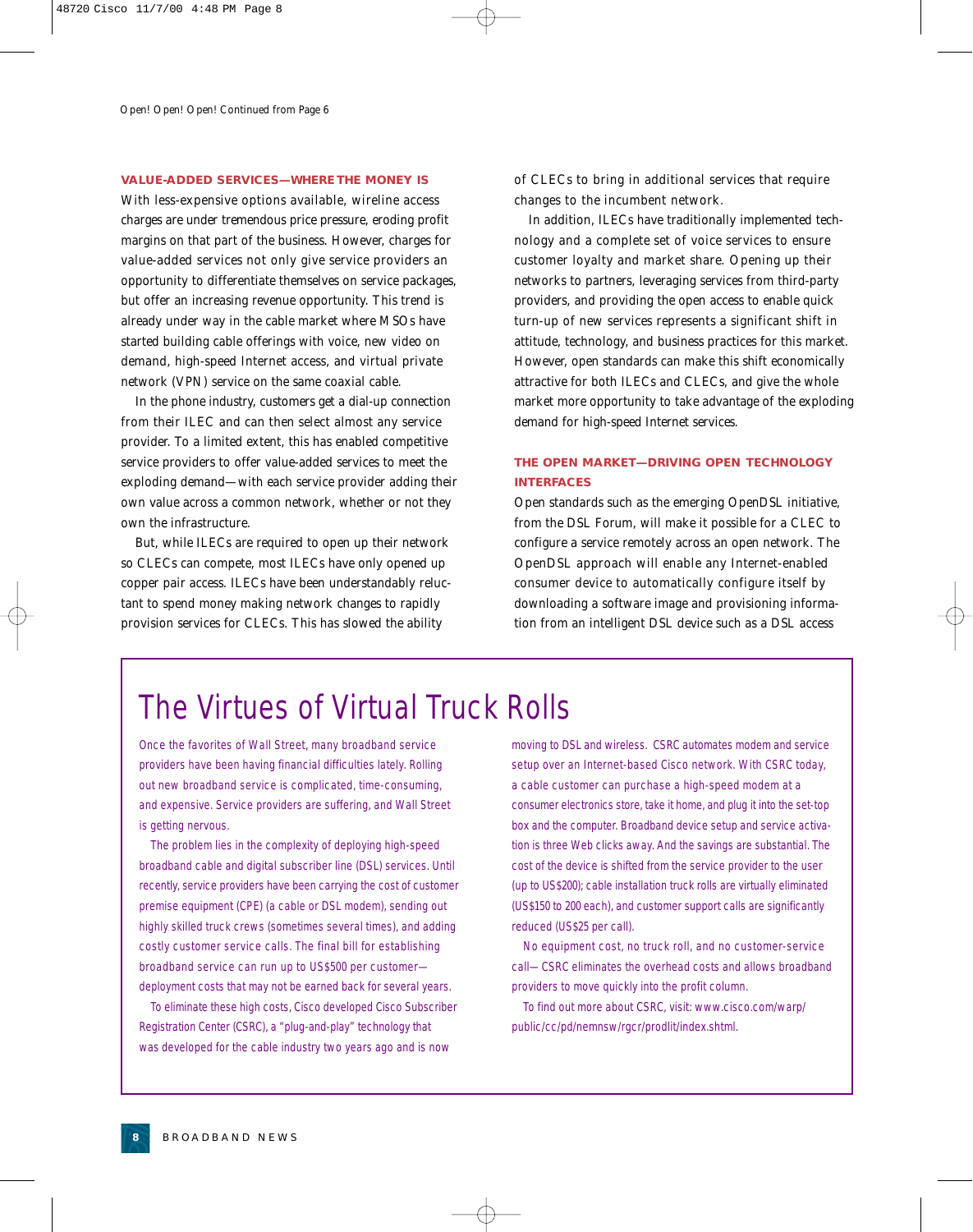

multiplexer (DSLAM), switch, or router, eliminating truck rolls.

Another potential standard that could help open up the access market is vector orthogonal frequency division multiplexing (VOFDM). Under development by the Broadband Wireless Internet Forum (BWIF), this open standard will drive down infrastructure deployment costs, customer premise equipment (CPE) device cost, and installation costs (currently up to US\$500 per subscriber) while decreasing the risks associated with choosing a single-vendor, proprietary solution. In point-to-point and point-tomultipoint deployments, Cisco broadband products based on VOFDM architecture will deliver high-speed, high-reliability Internet and Frame Relay access, packet local and long-distance business telephony services, and VPN service—making broadband wireless another true multiservice access option for businesses and consumers.

#### **MANAGED BROADBAND ACCESS FOR CABLE NETWORKS**

Another key to the success of open networks is managed broadband access.

#### Market demand is increasing for less expensive alternatives to costly T1 leased lines. However, enterprise customers still want the same quality of service (QoS) for their businesscritical traffic. Less-expensive services such as DSL may

#### As ILECs Open to CLECs, Copper Cross-connects Solve CLEC Infrastructure Challenges

As more and more independent local exchange carriers (ILECs) open up to competitivelocal-exchange-carrier (CLEC) line leasing and competition, the local loop is no longer a regulated monopoly. The Telecommunications Act of 1996 made the local loop a competitive marketplace where both ILECs and CLECs participate in deregulated business by taking advantage of unbundled copper loop.

Although deregulation encourages competition, it creates new challenges, from both infrastructure and business perspectives. In the case of ILECs and CLECs, copper crossconnects can solve many critical network challenges.

ILECs own the central office (CO), but CLECs must run their leased segment of the ILEC physical loop remotely—guaranteeing services and performance over infrastructure that they don't control. To address this challenge, copper cross-connects are being installed in ILEC COs, between the main distribution frame (MDF) and the digital subscriber line access multiplexers (DSLAMs) that provide DSL services to CLEC subscribers. The copper cross-connects manage the physical infrastructure from the subscriber line to the equipment in the CO, connecting copper pairs to enable a path for service delivery.

When a cross-connect is in place and wires are hooked together, it's still difficult for CLECs to check connection quality. The solution is to add test heads to cross-connects to test performance on the wire. Test capabilities give CLECs a better remote view of performance and service delivery, plus troubleshooting capabilities. Advanced copper cross-connects enable CLECs to quickly, reliably deploy and troubleshoot the physical connection between ILECs and CLECs. Copper cross-connects in the COs also eliminate scheduling problems, making the technical end of the business easier for both CLECs and ILECs.

> offer adequate performance, but service providers have had no way to manage speed or availability as the circuit goes through the Internet.

▼*Continued on Page 10*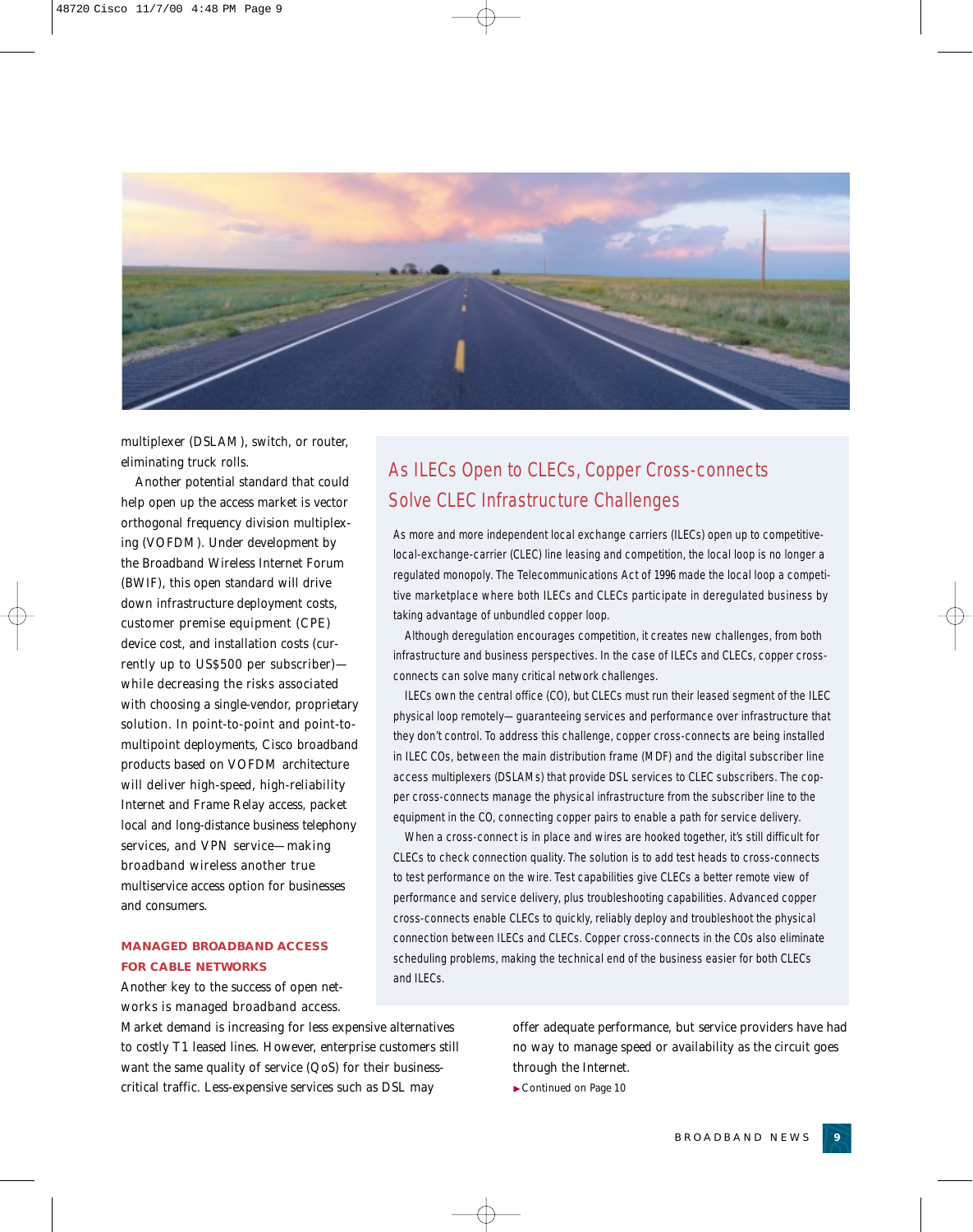## 10 Ways to Promote Open System

Just as telephone system operators were once required to open their networks to the competition, multiple system operators (MSOs) in the cable world are now receiving scrutiny from regulators. To avoid being forced to comply with unfavorable regulations, MSOs are exploring ways to open their systems, without giving them away.

Cisco Systems is working with many of the United States' largest MSOs to develop open standards for "managed access" and solutions for providing access to service providers. Ideally, these service providers can provide strategic alliances for fast entry into such new markets as high-speed Internet access, digital telephony, content distribution, video on demand (VoD), streaming media, and countless other emerging applications for business as well as residential customers.

To ensure the success of the system and the alliances, a managed broadband access solution must have a solid technology foundation in place. The following 10 items give a basic overview of points Cisco and our customers have found important. The ideal solution will:

- **1.** Integrate with legacy as well as Data-over-Cable Service Interface Specification (DOCSIS) 1.0 and, in the future, DOCSIS 1.1-compliant devices
- **2.** Allow an MSO to continue offering existing service without interruption to customers
- **3.** Enable value-added services on a per service provider basis. System organization must allow an MSO to divide and track resources technically and administratively, in much the same way a local exchange carrier can provision a guaranteed level of service for a competitive long distance carrier
- **4.** Provide traffic-delivery guarantees; consistency and reliability are critical
- **5**. Allow class of service (CoS), quality of service (QoS), and service-level agreements (SLAs), again borrowing from the common practices and regulatory guidelines for the telephone industry, to segment resource allocation and establish appropriate business relationships with service provider business partners
- **6.** Ensure privacy and security; keep private information private, at all times
- **7.** Eliminate expensive truck rolls by automating provisioning and providing network management
- **8.** Be Internet standards-based, interpreting and supporting multiple broadband vendors and technologies
- **9.** Support a variety of access methodologies from the network interface device (such as a cable modem) to the headend, including VPNs, point-to-point over Ethernet (PPPoE), Layer2 Tunneling Protocol (L2TP), and IPSec
- **10.** Provide satisfying and successful broadband experience for subscribers and flexible billing arrangements with service provider partners

TO Ways to Promote Open System<br>
Success managed broadband access gives cable network opera-<br>
tors a way to open up their cable plant to multiple ISPs<br>
while building an infrastructure that allows the operator<br>
to add value tors a way to open up their cable plant to multiple ISPs while building an infrastructure that allows the operator to add value-added services. It allows service providers to track circuits all the way through the network and reroute around failures or bottlenecks, and adds billable value to low-cost services. It also helps them provide the connectivity they need to leverage third-party services such as second-line voice. An offering that includes a range of hardware, software, and engineering consulting services, managed broadband access solutions go all the way through the cable plant and can include systems integrators to achieve a turnkey billable service.

#### **CHANGING INFRASTRUCTURE—PUTTING INTERNET INTELLIGENCE IN OPTICAL NETWORKS**

Data traffic continues to explode, and will clearly become dominant both in traffic volume and profit. A new dataoptimized service infrastructure with high-speed internetworking devices and optical networking technologies will become the foundation for all communication services in the future. Combining internetworking and optical technologies will enable service providers to deliver data services at dramatically reduced costs.

The transition in optical networks from SONET ring to mesh will enable more efficient use of resources, adding distributed network intelligence through wavelength routing, and provide simplified provisioning. An integrated control plane capability will automatically optimize optical capacity, and the process of wavelength provisioning will be largely automated as well. This automated provisioning will further enable low-cost CLEC configuration and provisioning.

#### **FACT**

This month another 18,000,000 people will go on line.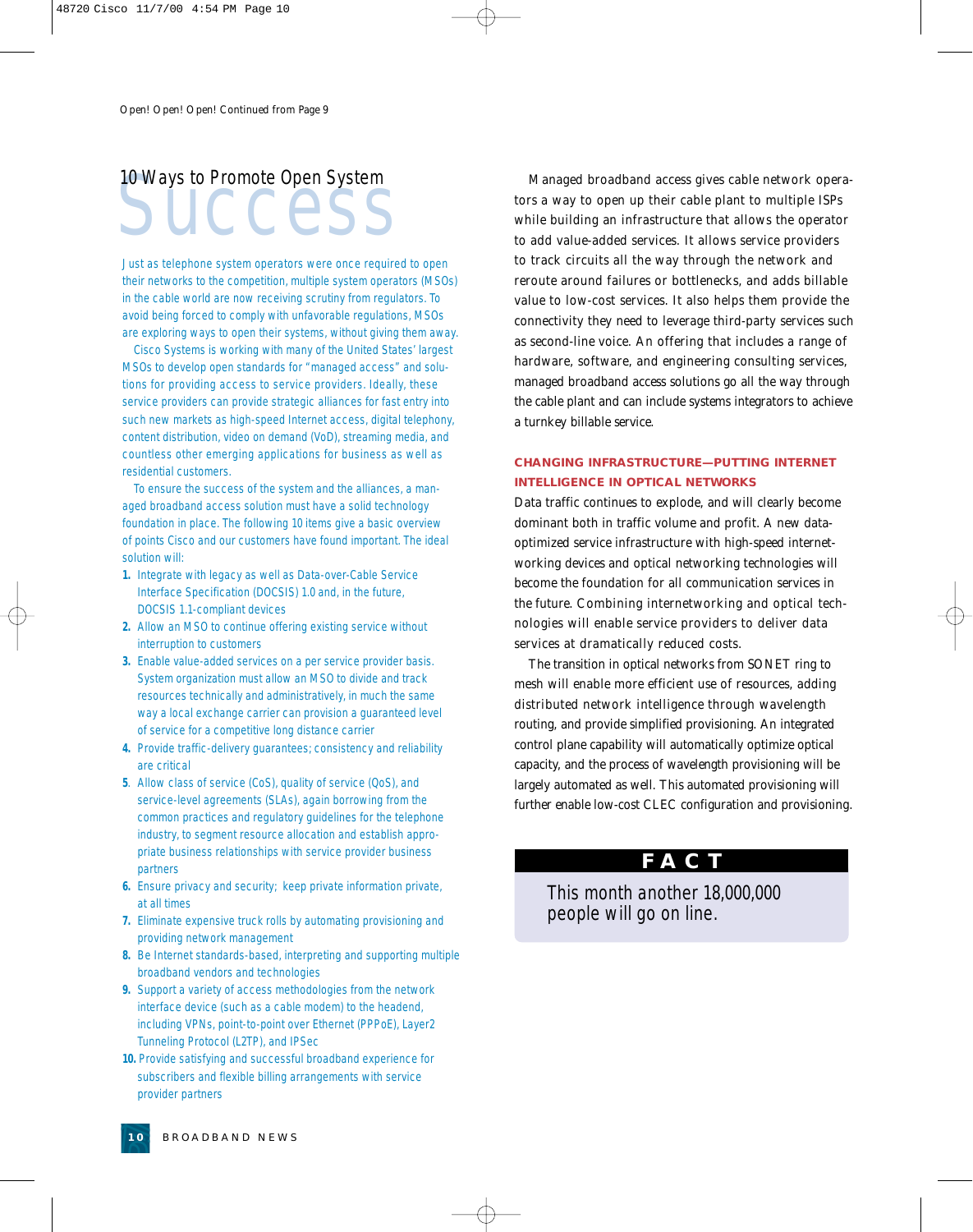#### **SUPPORT FOR A GROWING MARKET**

The convergence of open network access and open standards offers benefits for the whole market. Choice and innovation lowers operating costs. A common platform lets providers focus on service differentiation. And customers get faster, more reliable services and competitive pricing in an open market.

New broadband infrastructure technologies and open standards will reduce truck rolls for all types of service providers. ILECs, CLECs, RBOCs, MSOs, and ISPs benefit from the ability to support growing demand. And, no matter who provides the services now, the ability to support customer needs for more personalized communications services that integrate data, voice, and video will help grow the market to the US\$6 trillion industry analysts estimate by 2005.

In this unique environment of standards-based open networks, all types of service providers have the ability to offer incremental services and to create new revenue opportunities from competitive offerings. **BN**

#### The Optical Access Option

While leveraging existing copper and cable infrastructure is key to bringing broadband communications to households and businesses, new broadband access options based on fiber optics are also gaining momentum. With large-scale fiber deployment in metro areas accelerating, more and more commercial buildings now have fiber access or have it close by. This opens up a range of new service possibilities.

Historically, large enterprises that needed very-high-speed wide area network (WAN) connections depended on their incumbent local exchange carrier (ILEC) to run fiber to their premises. This often involved very long lead times and high recurring SONET circuit charges.

Gradually, competitive access providers (CAPs) began to build their own metropolitan fiber networks, typically targeting large multi-tenant buildings and metro-area campuses with concentrations of high-revenue customers. By installing multiplexing and switching equipment in the building, the CAPs were able to offer services from DS1 and SONET OC-n circuits to switched voice and data, at competitive rates.

With the increasingly ubiquitous availability of metro fiber, new options are emerging. Many enterprises are leasing dark fiber and rolling their own high-speed communications systems. With the latest advances in wave division multiplexing technology and systems, enterprises can lease a single pair of fibers and use them to interconnect SONET equipment, Gigabit Ethernet campus networks, and storage area networks (SANs) based on Fiber Channel or other technologies.

New service providers are also emerging, focused on leveraging abundant fiber and the latest optical networking technologies to offer services with radically new economics. These providers lease fiber to multi-tenant buildings and offer the tenants high-speed data connectivity and other services.

With access to these types of services, enterprises will have an array of high-speed data connectivity options to choose from. Where just a few years ago 56-kbps modems, DS1, and DS3 defined the available widearea connectivity options; affordable alternatives for the near future will include DSL, cable, 10/100 Ethernet, and Gigabit Ethernet.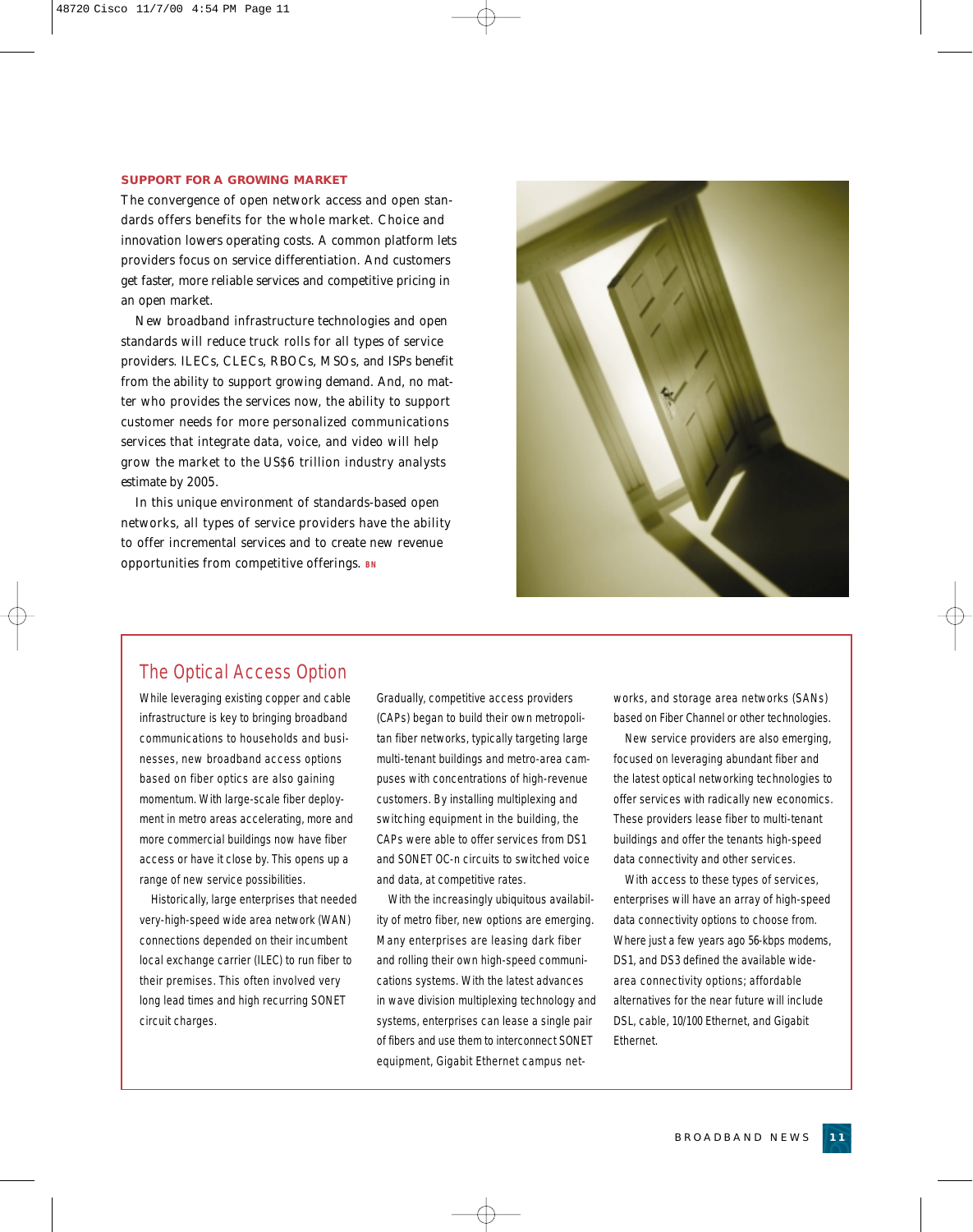### Managed BROADBAND Access

*Opening Networks to Value-Added Services*

**High-speed data Internet access in**<br>the cable industry is in much the<br>same position that the last-mile<br>telco distribution industry<br>was in before deregulation. The Federal the cable industry is in much the same position that the last-mile telco distribution industry Communications Commission (FCC) has forced the telcos to open their plants, and this scenario has created the competitive local exchange carrier (CLEC) industry. Now, this issue is facing the cable industry as well. In Korea, Brazil, and Canada, regulators have forced cable operators to open their plants.

In addition to regulatory pressures, market demands are pushing open access. Business customers are demanding enhanced services beyond simple bandwidth provisioning, while residential customers want inexpensive bandwidth. In the United States, cable multiple system operators (MSOs) are trying to figure out how to use their infrastructure to take advantage of this demand, with several trials under way to open regional access networks to Internet service providers (ISPs).

With managed broadband access, MSOs can offer inexpensive line access, and still make money by offering the differentiated services with enhanced features that appeal to business and residential customers alike. Managed broadband access can help create the infrastructure for open access, and ensure that the structure can support revenue-generating, value-added retail services such as:

- Broadband Internet access services with a range of access speeds and optional security features
- High-speed WAN transport services with high-availability transport options and a broad range of media and interface options
- Integrated data and voice services that take advantage of packet networking technologies to reduce overall recurring voice costs and prepare for advanced telephony applications such as unified messaging and personal telephony
- ▼*Continued on Page 29*

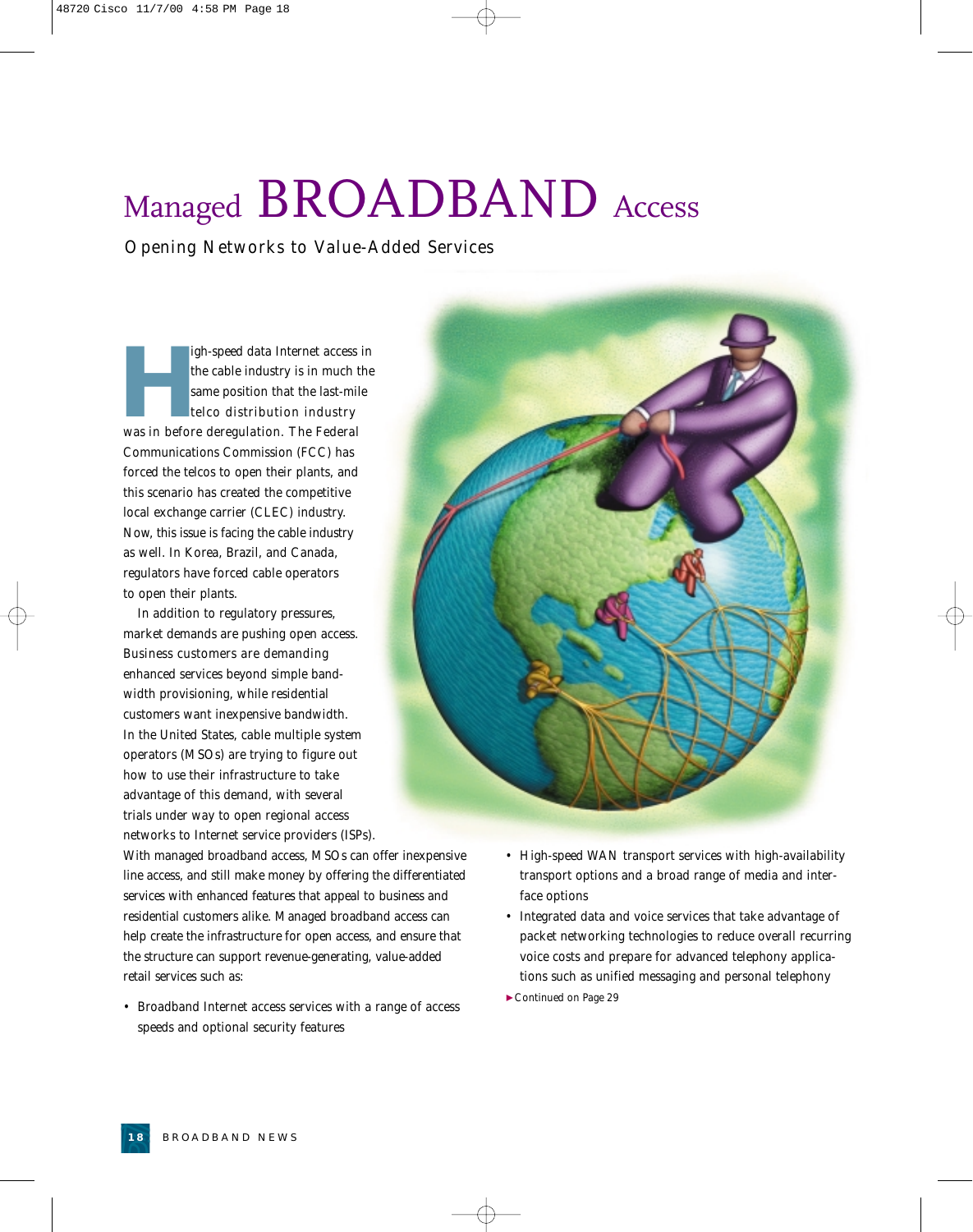

eading digital subscriber line (DSL) equipment an<br>
chip manufacturers, systems integrators, and serv<br>
providers have formed the OpenDSL initiative<br>
simplify and expedite DSL installation, and to ma<br>
customer premise equipm eading digital subscriber line (DSL) equipment and chip manufacturers, systems integrators, and service providers have formed the OpenDSL initiative to simplify and expedite DSL installation, and to make OpenDSL will make DSL equipment easy for end users to install themselves, while enabling service providers to start service more quickly and cost-effectively by eliminating truck rolls for DSL CPE configuration.

"The OpenDSL initiative addresses two major challenges in the DSL industry that are limiting service providers' ability to deploy DSL on a mass-market scale—customer

self installation of CPE equipment, and vendor interoperability," says Kathie Hackler, principal analyst, remote access, Dataquest, Inc.

A standardized, open software specification will automate the configuration of CPE and network elements and ensure true "plug-and-play" interoperability between multivendor

DSL modems and routers. To promote this interoperability in DSL equipment, the OpenDSL consortium will work with the DSL Forum to create a third-party certification program so vendors can test and certify their equipment. OpenDSL testing will cover both physical and system-level interoperability and eliminate the need for costly and time-consuming in-house interoperability testing by equipment manufacturers and service providers.

> "By enabling DSL CPE vendors to submit their products to one certification lab for industry-wide interoperability, the OpenDSL initiative has the potential to be a major breakthrough in helping to establish the

interoperability needed to further the DSL mass market," says Matthew Davis, senior analyst, the Yankee Group.

OpenDSL will enable service providers to meet mass-market demand for DSL by cutting the time and cost of testing products and turning on service, and by making DSL CPE available through retail channels.

▼*Continued on Page 34*

TDSL.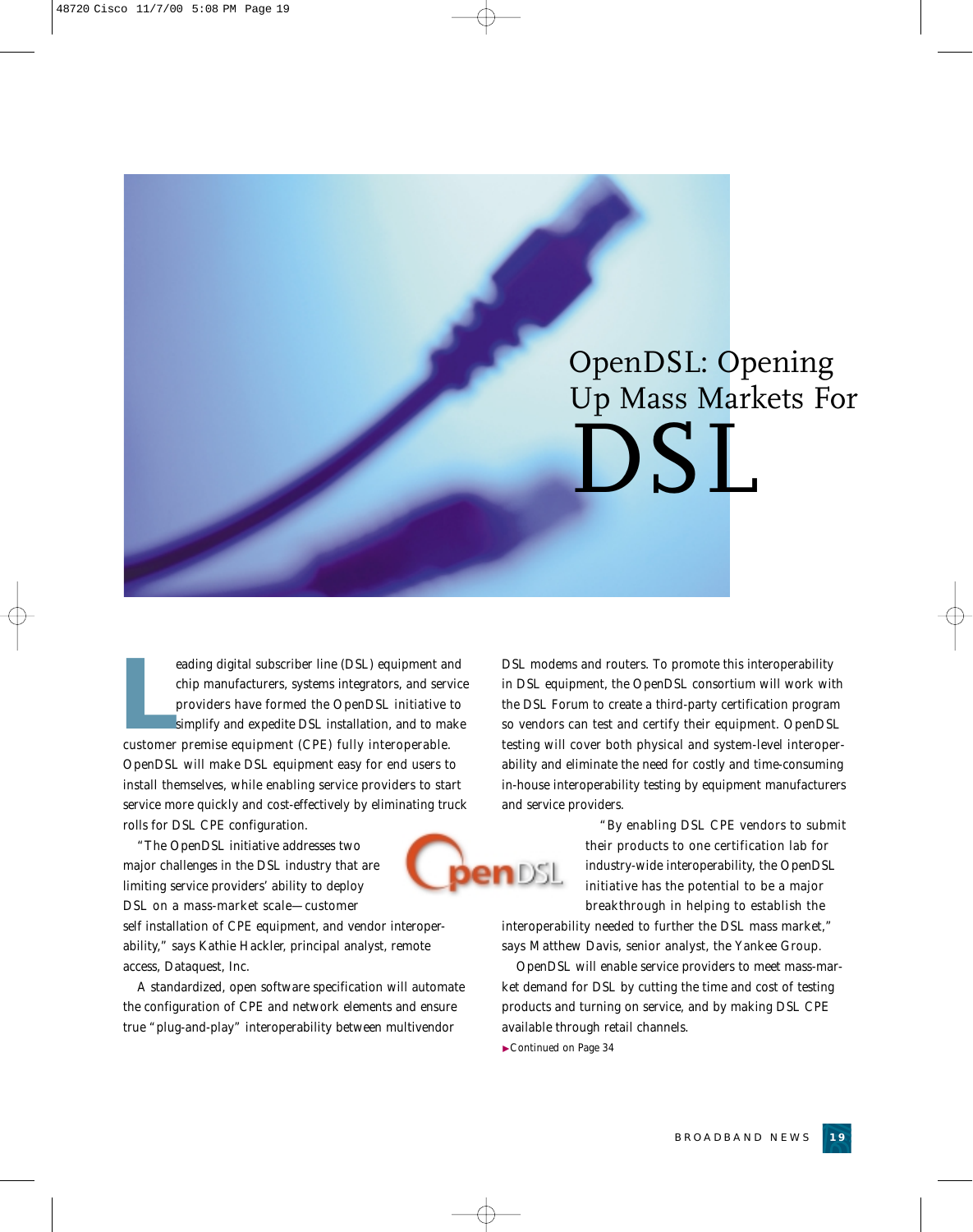## Broadband WIRELESS *Opening Wireless Opportunities* Internet Forum

elivering broad-<br>
band fixed wire<br>
less solutions has<br>
been a challenge<br>
for service providers. System band fixed wireless solutions has been a challenge deployment and interoperability have been difficult and costly, due to several proprietary standards from chips to customer premise equipment (CPE) gear and antennas.

To move wireless forward and reach its full potential, vendors must work together across all components to drive a common standard. To accomplish this, several leading companies have formed the Broadband Wireless Internet Forum (BWIF), which is a program of the IEEE Industry Standards and

Technology Organization. The forum's goal is to drive a standard based on vector orthogonal frequency division multiplexing (VOFDM) technology for the physical layer and Data-over-Cable Service Interface Specification (DOCSIS) for the medium access layer that will lower product costs, simplify deployment issues, and ensure product interoperability. This will enable service providers to expand their business quickly, easily, and more cost effectively.



The open BWIF consortium will enable low-cost (CPE) with integrated chip suppliers that will, in turn, facilitate the production of an open-standard broadband VOFDM/DOCSIS wireless solution that lowers the cost of provisioning a wireless network, while increasing the overall subscriber coverage. This solution will enable consumers and businesses to receive broadband access in more areas at more affordable costs.

#### **FACT**

The key to building network infrastructures for the Internet era is scale.

▼*Continued on Page 34*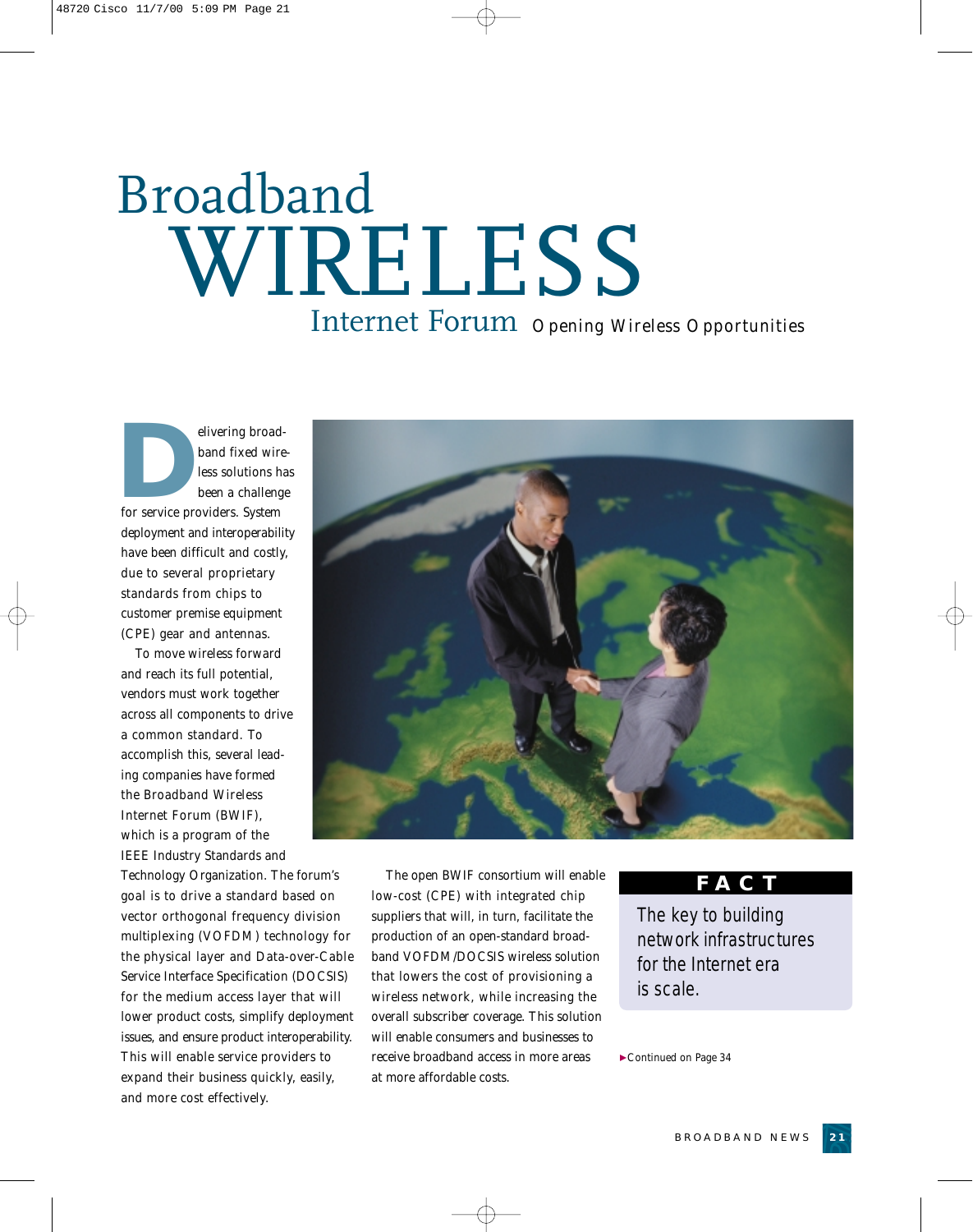## Interconnects Open Optical Cores to METRO Service Providers



II addition to changes in open access and open<br>standards, the infrastructure on which services<br>are provisioned is changing as well. Today's Interne<br>architecture consists of two general network segments—the<br>metro network an n addition to changes in open access and open standards, the infrastructure on which services are provisioned is changing as well. Today's Internet architecture consists of two general network segments—the points of presence, or service POPs.

Formerly simple interconnects, today's service POPs, connect metro networks, and are quickly becoming the hub of high-value Internet services. The service POP can host a wide array of services such as Web content, Domain-Name-System (DNS) servers, connections to Internet service provider (ISP) networks, virtual private network (VPN) services, and applications. To reduce response time, service POPs act as local repositories, hosting tremendous amounts of local content for application service providers (ASPs) and a variety of e-businesses.

Traditionally, the metropolitan network has been supported largely by legacy Synchronous Optical Network/ Synchronous Digital Hierarchy (SONET/SDH) transport, with a timedivision multiplexing (TDM)-based infrastructure. This structure limits scalability, is built with single-purpose equipment, and is costly to provision because of the centralized multistep processes required. Today, a more flexible optically-enabled IP architecture provides multiservice capabilities and is highly integrated for low cost and high density. It guarantees simplified provisioning and integrated-packet services. A fully integrated IP+Optical infrastructure enables all of these enhancements and more.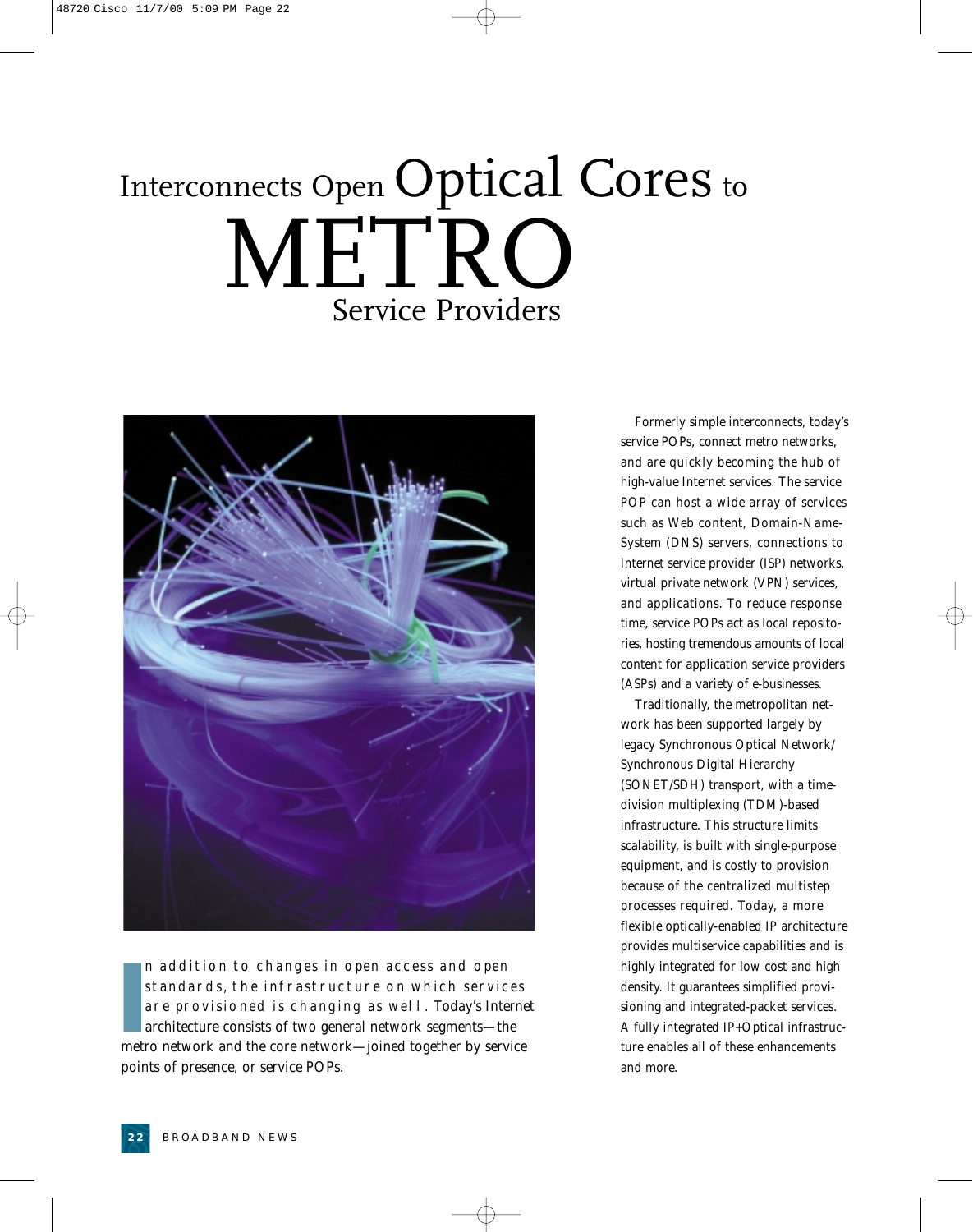The core network has been a TDM ring that supported a voice-oriented infrastructure and was difficult, costly, and time-consuming to provision. Today, the emergence of dense wave division multiplexing (DWDM) is reducing fiber exhaust and regeneration costs, while increasing the capacity of the core.

All core DWDM systems today use proprietary multiplexing and management schemes. Until standards of the system are fully defined, it will be difficult or impossible to have DWDM systems from different vendors at opposite ends of a fiber span. The same restriction applies to integration of parts of the DWDM system into clients such as SONET/SDH terminal equipment, ATM switches, or IP routers. A wavelength-specific interface for an IP router

would require a different proprietary module for each unique DWDM system to which it needed to attach.

#### **OPENING THE CORE**

Open DWDM systems have standard optical interfaces to which various clients

can attach. The client signal is converted into a unique wavelength for DWDM transmission. In contrast, closed systems embed DWDM within an element such as

a SONET/SDH multiplexer, preventing other clients from sharing the DWDM capacity unless they implement a proprietary DWDM scheme.

The transition from SONET ring to mesh will enable more efficient use of resources, add distributed network intelligence through wavelength routing, and provide simplified provisioning. An integrated control plane capability will automatically optimize optical

**FACT**

The worldwide market for DWDM equipment is predicted to more than double over the next five years.

capacity, and the process of wavelength provisioning will be largely automated as well. These changes will make it faster, more reliable, and more cost-effective

to configure and provision competitivelocal-exchange-carrier (CLEC) services throughout the core network. **BN**

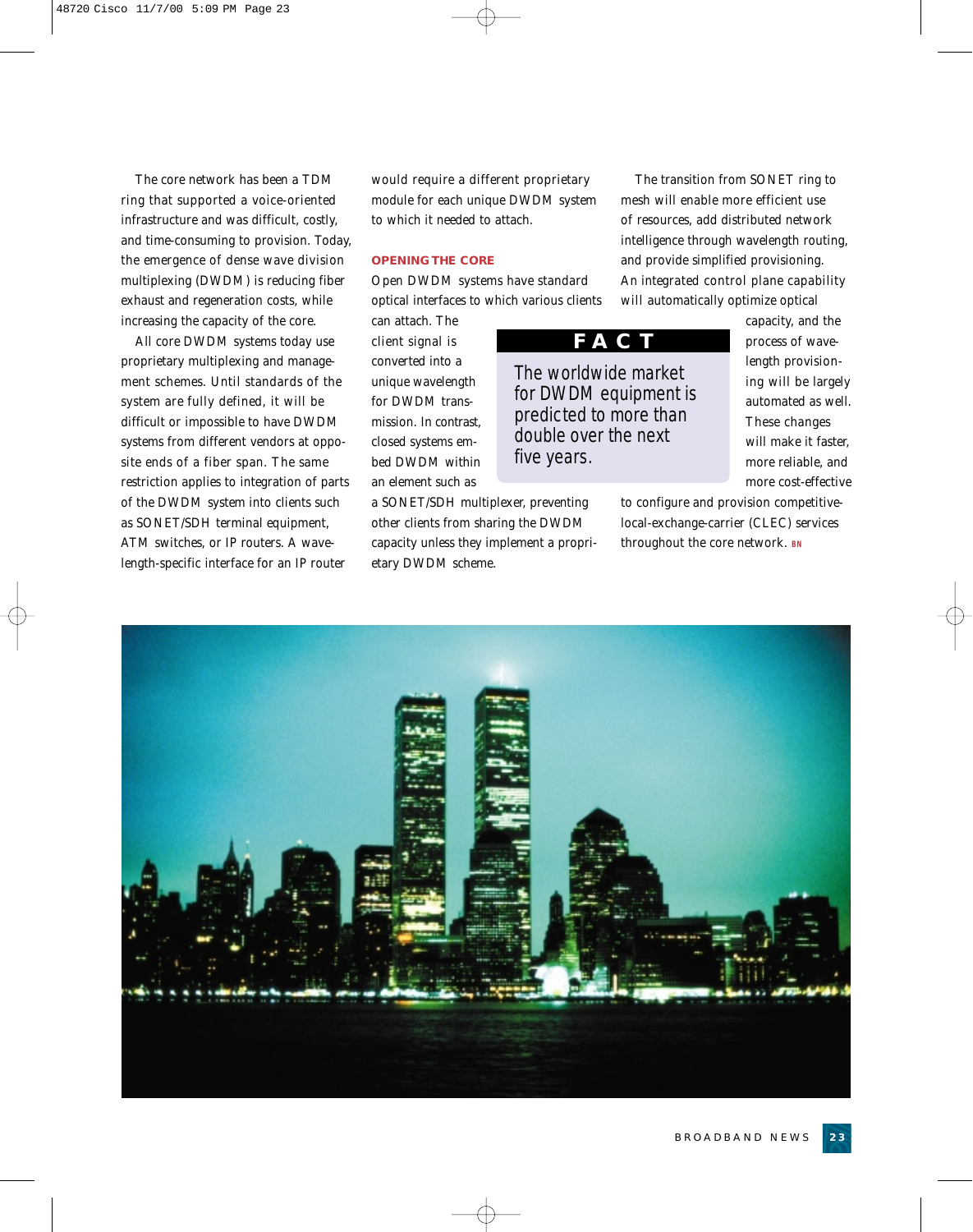• Virtual private networking services that enable secure connections to support business-to-business extranets, intranet WANs, and remote access

With managed broadband access solutions, dial and cable network operators can not only provide open access, but they can also use these same technologies to add enhanced services to increase wholesale revenue. For example, now access tunnels are built all the way from the client PC to the service provider, leaving no way for the access provider to enhance the value of the access service. With managed broadband access, MSOs can use Multiprotocol Label Switching virtual private networks (MPLS VPNs) to provide a secure tunnel to each service provider. At the same time, managed broadband access gives operators the ability to add enhanced services, with network characteristics based on the

requirements of each service provider and service offering. With policy-based routing, packets are routed through the access provider to the service provider, again allowing dial and cable network operators to add enhanced services that can generate increased revenue.

Analysts project that cable ISPs will capture a substantial portion of the high-speed market for the next several years, winning as much as 77 percent of the US\$8.8 billion in consumer broadband spending in 2003. Overall ISP spending is expected to increase by 19 percent annually over the next five years, from US\$9.9 billion in 1999 to \$19.9 billion in 2003. Managed broadband access can enable MSOs to build a robust, open, flexible broadband infrastructure that can reach these potential customers, and at the same time offer a valuable service to ISPs. **BN**

**Innovative Financing**



**Cisco Capital** offers…

- Creative loan project financing for aquisition and deployment of VoIP networks
- Venture leasing for start-up service providers
- Easy credit qualify operating and finance leases
- Flexible end-of-lease options
- Customized financial products also available

#### **www.cisco.com/go/financingprograms**

Offering Innovative Financing for the Internet Economy

**CISCO SYSTEMS** .،ااان CAPITAL